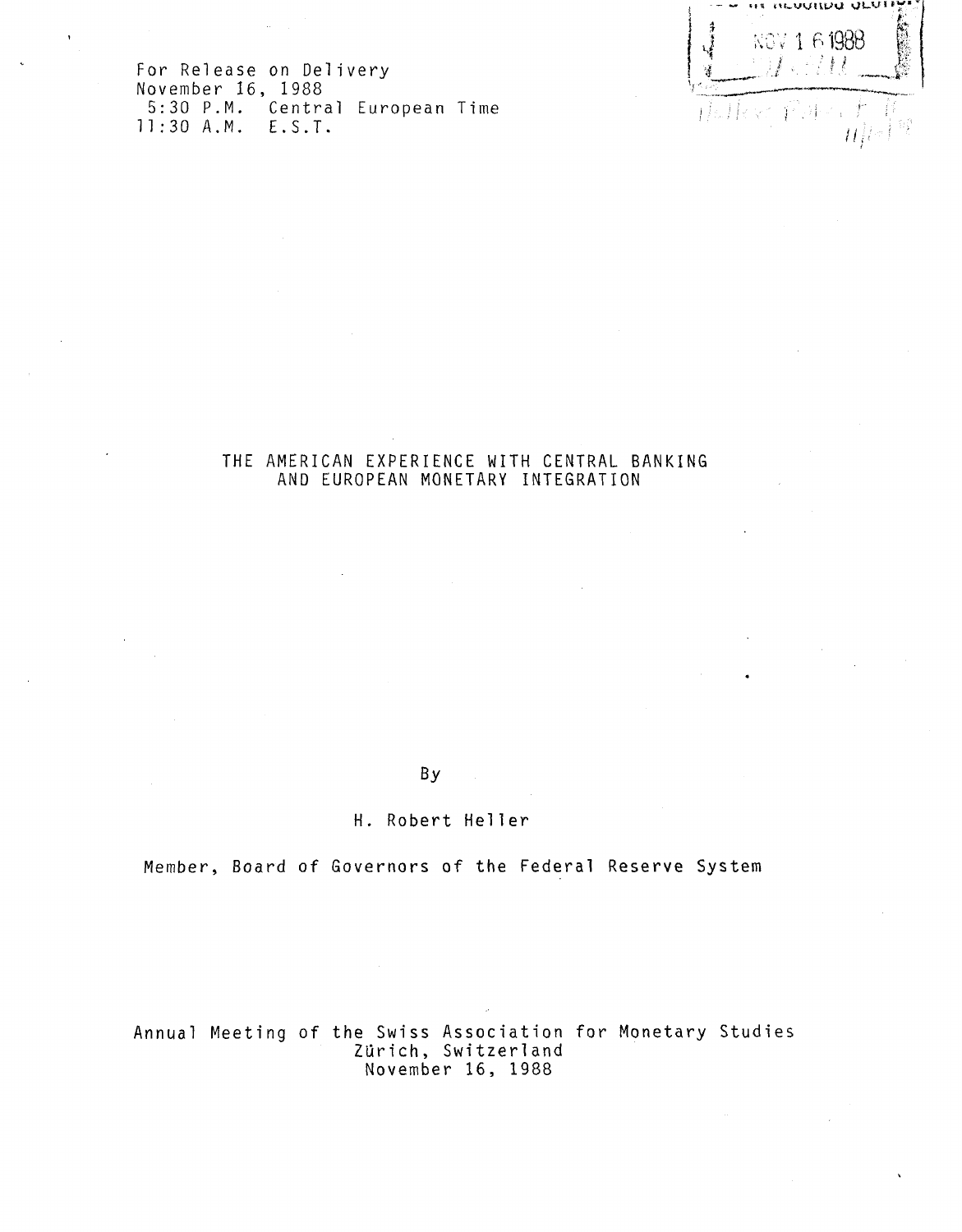### **THE AMERICAN EXPERIENCE WITH CENTRAL BANKING AND EUROPEAN MONETARY INTEGRATION**

**It is a great pleasure for me to be with you today in the wonderful city of Zurich. When your esteemed Association invited me to reflect upon the American experience with central banking and to draw possible implications for European monetary integration, I gladly accepted the challenge.**

**Having spent half my life in Europe and half my life in the United States, it goes without saying that I remain keenly interested in European events. I also believe that American central banking history is well worth studying, because it represents a rich lode of experience gathered over two centuries.**

**Let me therefore follow your invitation to offer my personal views on this topic within the limited framework of a half-hour lecture. Needless to say, the topic is so vast that it could fill several scholarly volumes, and much will have to remain unsaid and unexplored.**

**Europe is now embarking on an historic endeavor toward greater economic, financial, and monetary integration. Living at the end of the twentieth century, and accustomed to viewing the United States as a mature,**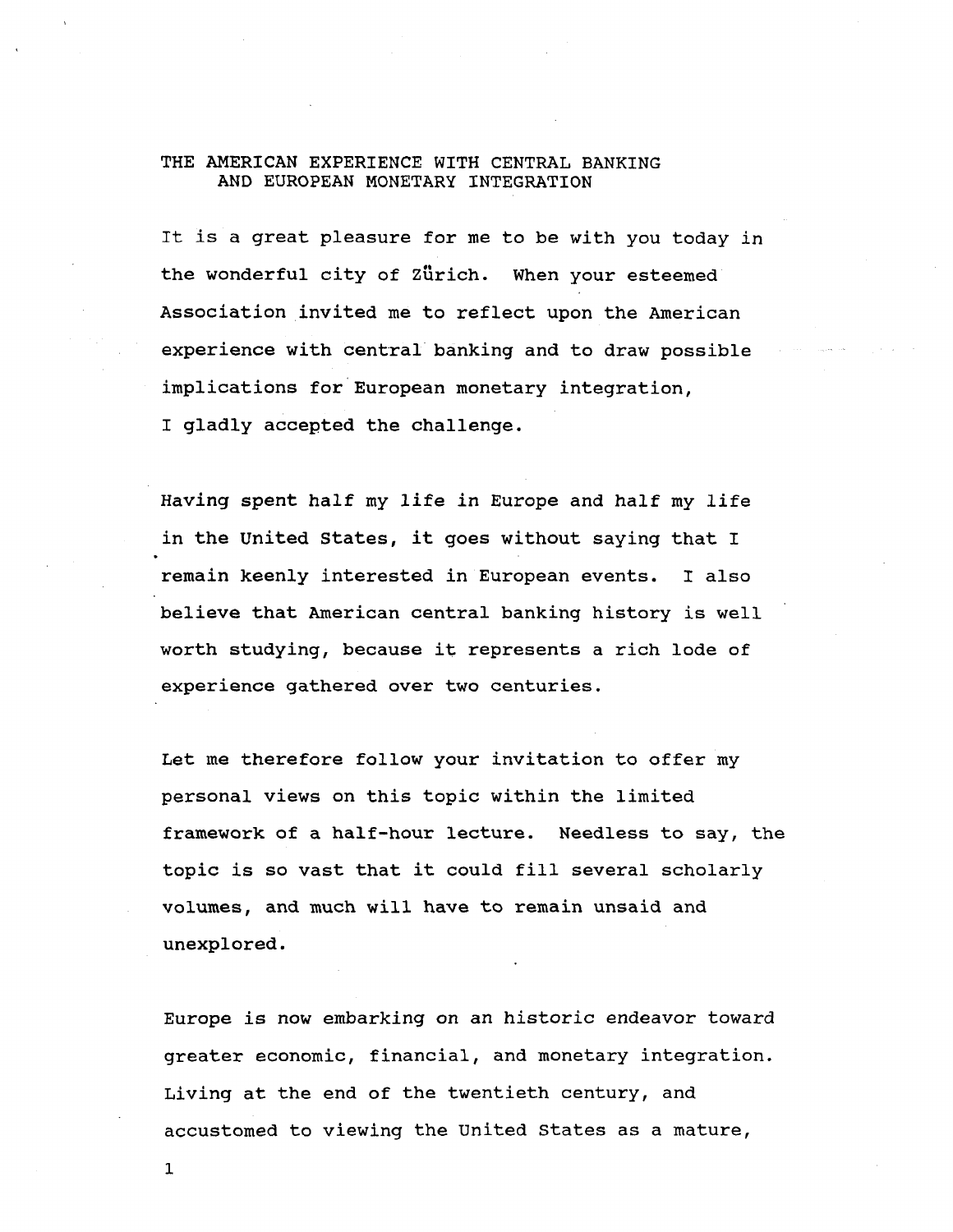**integrated economy, we may forget that it, too, once confronted the problems of consolidating its economy and of developing appropriate institutions. These problems were compounded and complicated by the fact that the young nation was still expanding geographically - but so is the European Community.**

**The differences between America then and Europe now are vast. But America's experience was so rich and varied, and the issues that arose in America were so much like those now discussed in Europe, that a review of the American experience may yield some useful lessons for European integration as well.**

**Those who ignore history, we are told, are condemned to repeat it. And the American experience is replete with mistakes that do not bear repeating.**

# **The First and Second Bank of the United States**

**The first Congress of the United States convened in 1789 in New York. After electing George Washington as President, naming Philadelphia as the temporary capital of the new country, and establishing Washington as the permanent capital, attention quickly turned toward financial matters: the need to raise revenue and the founding of the First Bank of the United States.**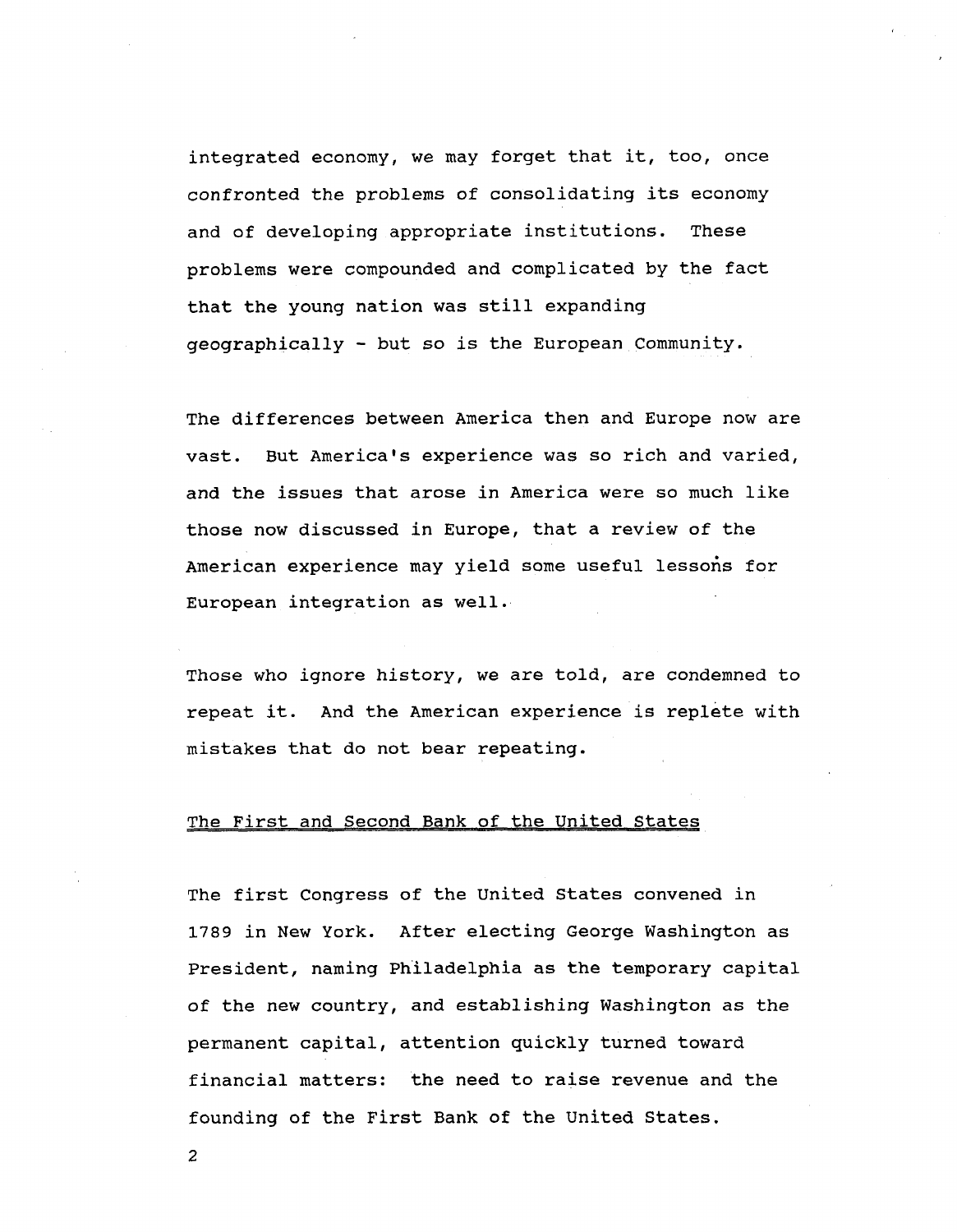**Alexander Hamilton, the first Secretary of the Treasury, urged the creation of a national bank. The Bank was to be chartered for 20 years with headquarters in Philadelphia.**

**The bill establishing the First Bank of the United States won by a comfortable margin in the House of Representatives — 39 to 20. But 19 of the "No" votes came from the representatives of the largely rural southern states. They feared that the bank would serve mainly the interests of the merchants and investors of the North by restricting the supply of money and thus depriving the farmers and the yeomen of the South of the easier money they wanted. Thus, at its very inception, the Bank was already seen as the servant of particular regional interests.**

**In spite of these problems, the First Bank served the new nation well, and proved essential in the early development of the nation by providing the country with a sound and elastic currency. To prevent overissue, the bank redeemed excess bank notes in specie. Also, much like a modern central bank, it offered fiscal services for the government such as transferring government funds and providing a safe depository for bank notes. In addition, it helped to collect revenues and provided the bullion needed by the mint**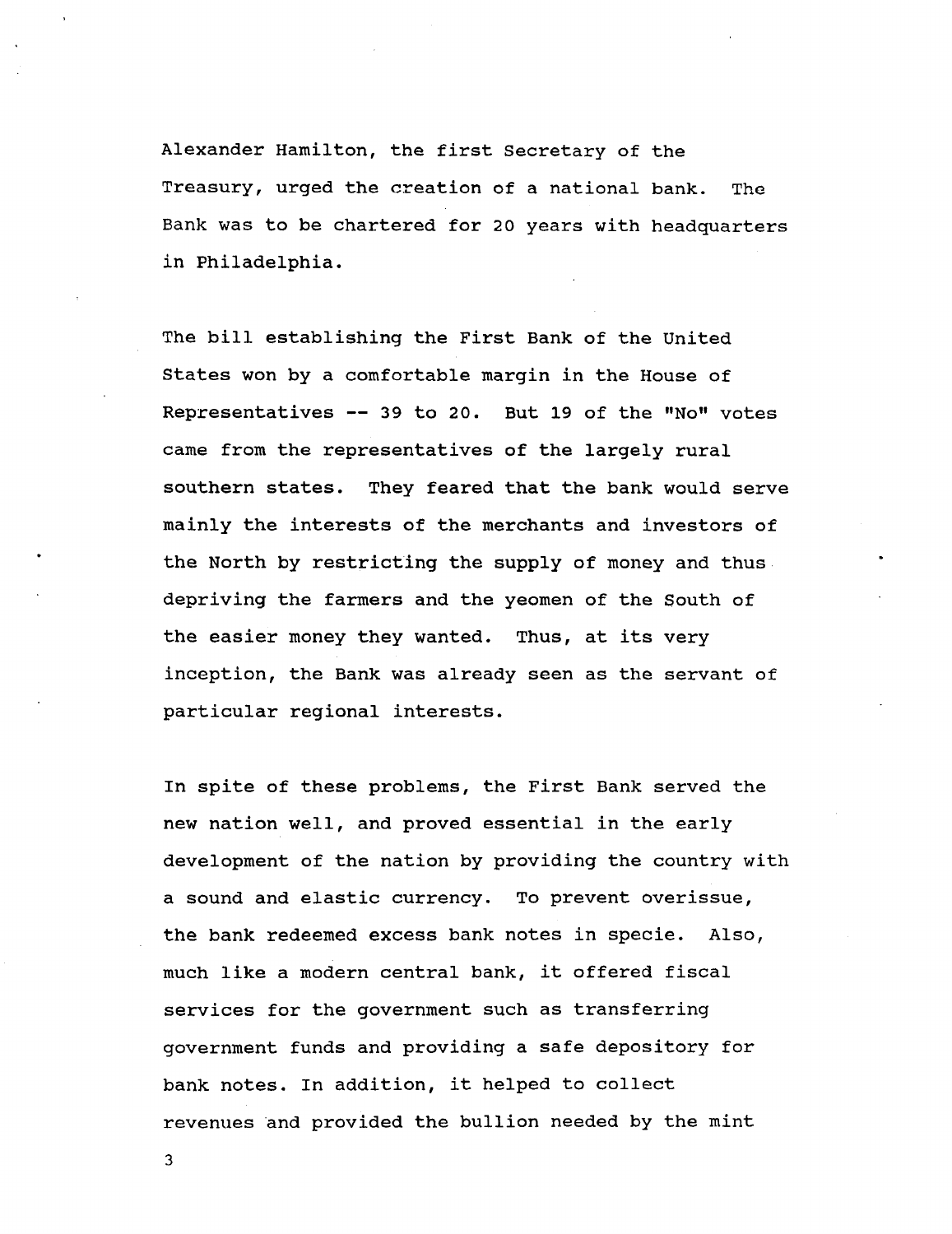**for coinage.**

**The First Bank of the United States dissolved when its charter ran out in 1811 during James Madison's presidency. Although a strong opponent of the original bill in 1791, Madison rethought his initial constitutional objections and favored rechartering the bank for economic expediency. Even so, the bill to recharter failed in both houses by a one-vote margin.**

**After the overextended structure of credit granted by state banks collapsed'under the pressure of the British invasion of Washington in 1814, President Madison pushed for the establishment of the Second Bank of the United States. By 1816, the Second Bank of the United States was in operation, again with a 20-year charter. After fueling an inflationary boom, the Bank was blamed for the bust of 1819 — which was actually part of a world-wide collapse.**

**Animosity toward the "Federal Banking Monster" became so strong that individual states attempted to tax the operations of the national bank in an effort to close its doors. However, in 1819, the Supreme Court upheld the constitutionality of the Bank in the celebrated case of McCulloch v. Maryland. "The power to tax is**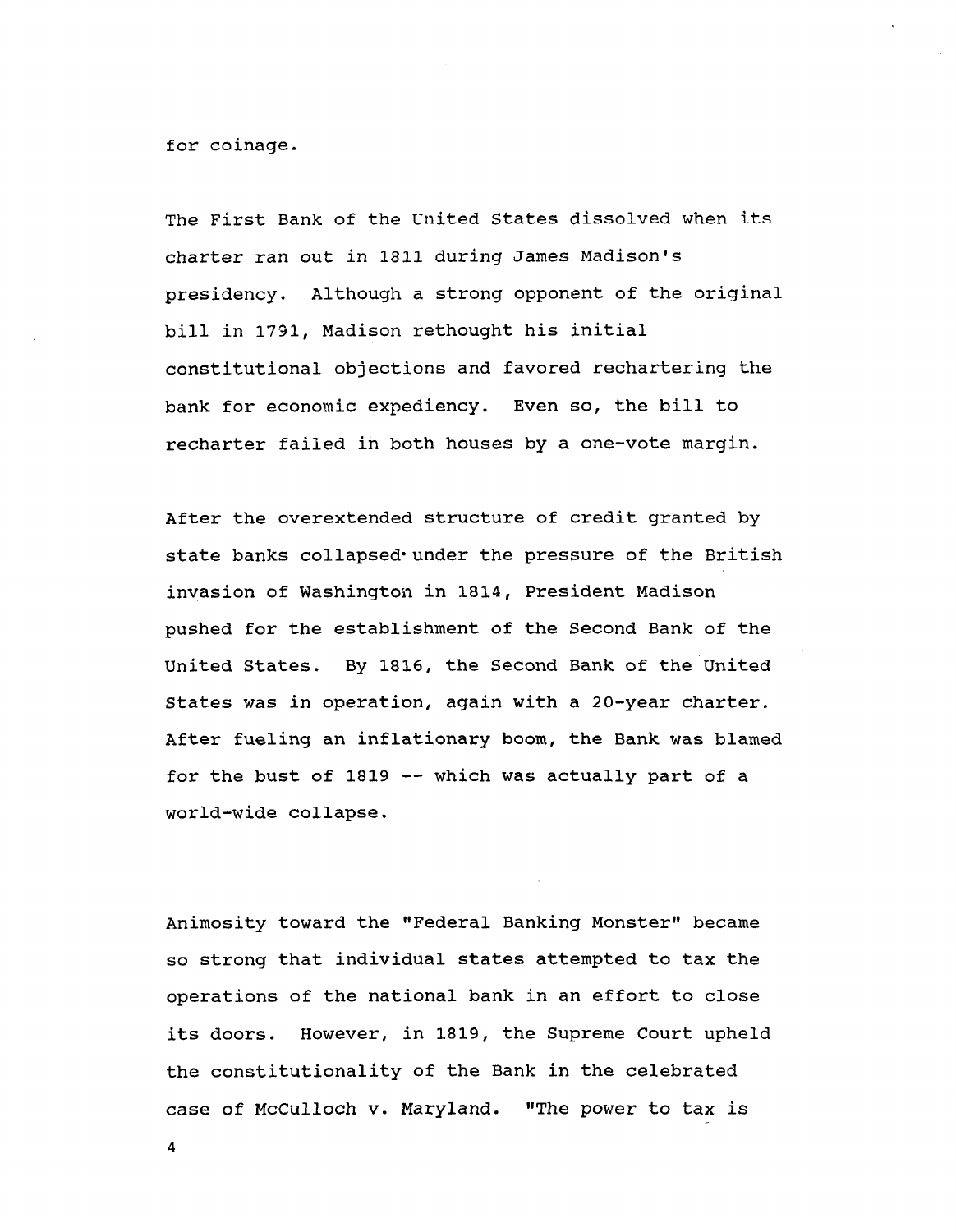**the power to destroy," wrote Chief Justice John Marshall in a decision that had historic ramifications far beyond the issue of the legitimacy of the central bank. He argued that individual states did not have the power to nullify acts of the Congress by attacking its agencies. The Bank had withstood the threat to its existence.**

**In 1823, Nicholas Biddle became president of the Second Bank, and for nearly a decade the Bank maintained a sound and stable currency. At the same time, however,**  $state$ -chartered private banks often overextended **credit, and financial instability was widespread. Many bankers viewed the Second Bank of the United States as an unnecessary constraint on their activities, and the traditional opponents from the southern and western states continued to voice their displeasure at the bank's monopoly. When President Andrew Jackson, along with conservative groups, questioned the Bank's constitutionality, the institution was doomed. The Bank had lost its popular support, and President Jackson vetoed its rechartering. Thus ended the Second Bank of the United States.**

**The lesson to be drawn is that no central bank — no matter how well managed — can survive without the support of the people it serves.**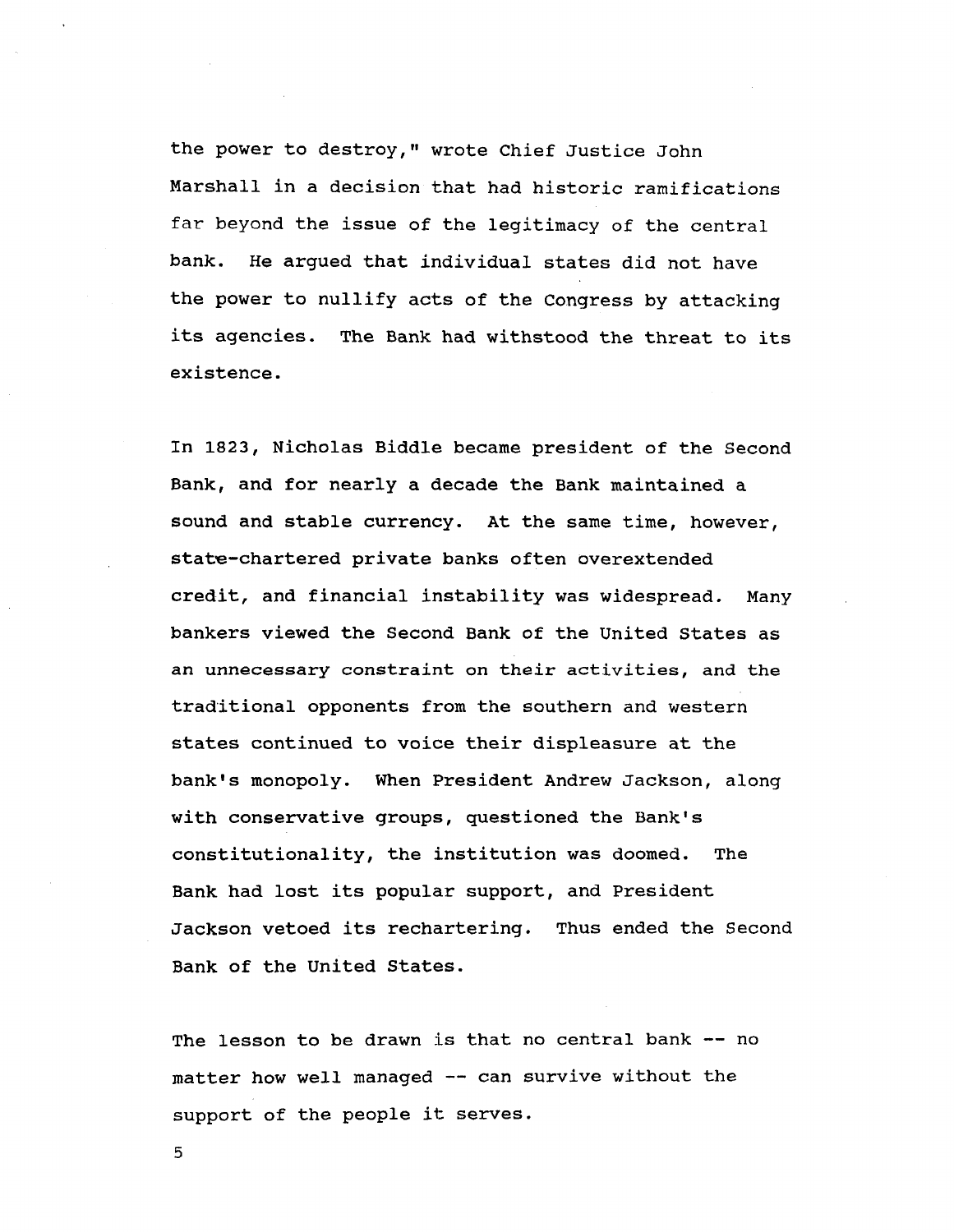### **The Era of free Banking**

**An era of free banking ensued, in which individual state-chartered banks issued bank notes that circulated as currency, and credit was freely granted to all comers. Land speculation was rampant, and prices skyrocketed. Needless to say, the same conservatives who had opposed the Second Bank for the constraints it imposed viewed these developments with deep misgiving. They demanded that the government sell its land only for gold or silver. When this policy was implemented in the summer of 183 6, the speculative land boom burst. It did not take long for commodity prices and the stock market to collapse, and the Panic of 18 3 7 was on.**

**Matters were further complicated by the failure of three large British banks in 183 6. When their credit lines to American banks were cut off, American financial woes worsened. Banks failed everywhere and bankruptcies multiplied, pulling the economy into a severe recession.**

**But these were also the years when the American Midwest was settled and when the push to the Pacific Ocean began. The days of the "Wild West" and free banking were on.**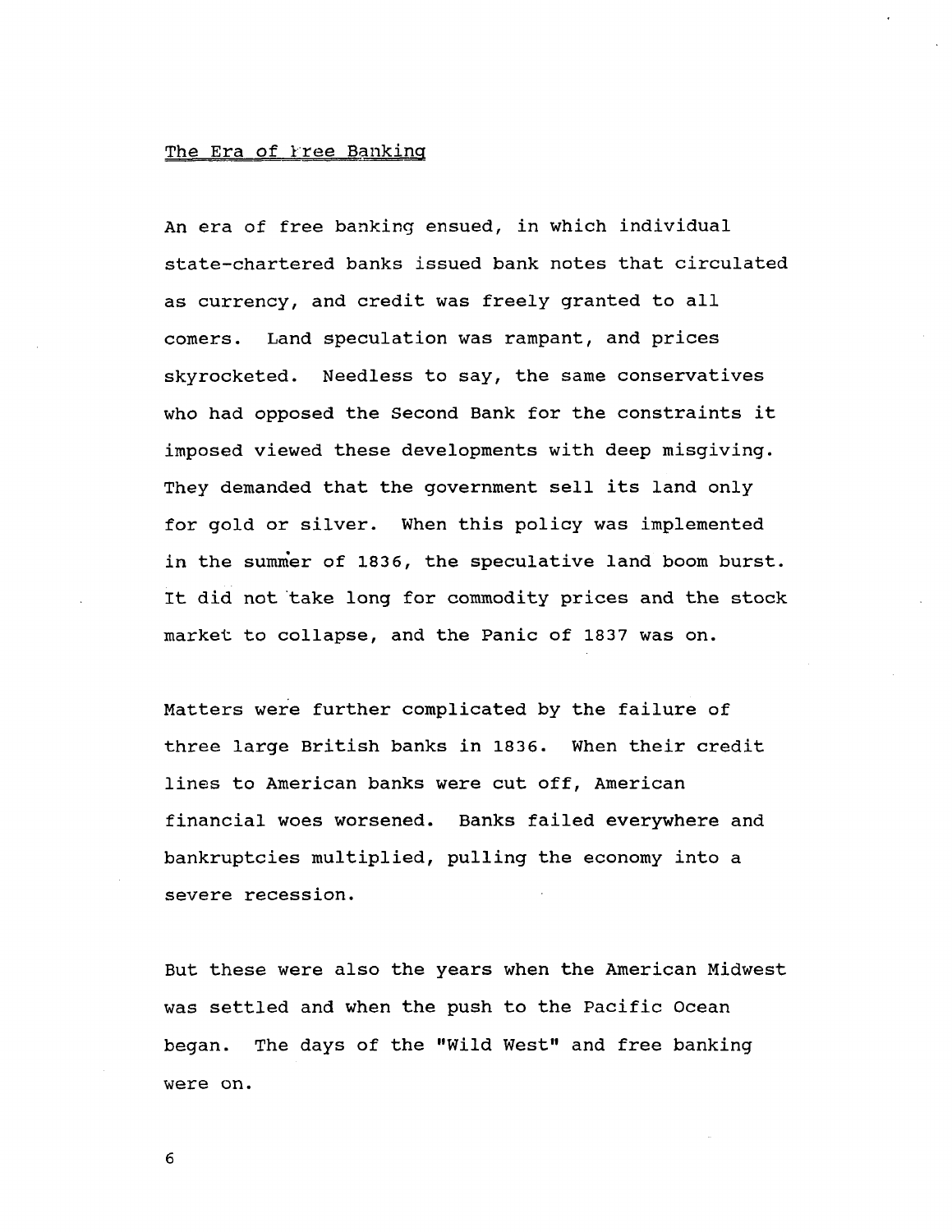**During the following decades, two powerful undercurrents dominated the American economic and financial scene. On the one hand, western and southern farmers, ranchers, and miners saw easy money and credit in their interest because it enhanced the monetary value of the commodities they produced. On the other hand, those in commerce, trade, and manufacturing in the East felt that their interests would be served best by "sound" money and a "strong" dollar, both at home and abroad.**

**During this period, the U.S. Treasury exercised various central banking powers, along with some of the stronger private banks. But no institution was formally charged with the responsibility of controlling money and credit in the public interest. At times, the nation was effectively on a gold standard; at other times, it was on a bi-metallic standard. Private banks freely issued bank notes that were supposed to be convertible into specie or "lawful money", but it was not always easy to track down the bank and actually to get paid in gold or silver. News circulars published the current value of bank notes issued by various banks, just as today's newspapers publish exchange rates and stock market prices. Speculative booms and busts alternated with frustrating rapidity. And apart from the tragic consequences it had for the nation's political and**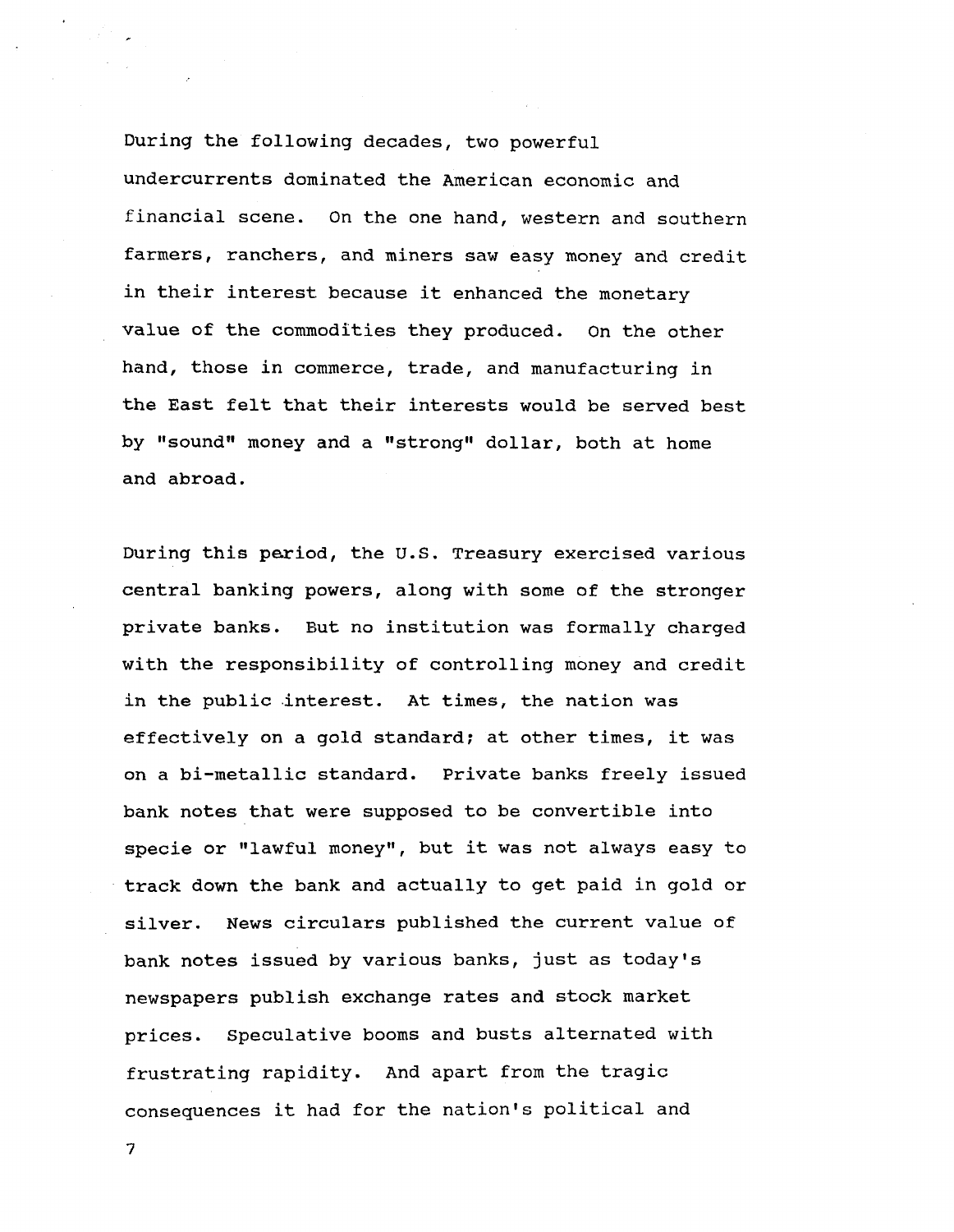social history, the Civil War had a devastating economic and financial impact. What kept the nation going was the tremendous westward expansion and the riches that could be amassed by enterprising men.

To the late nineteenth-century observers in Europe, the American monetary and economic boom-and-bust cycles were distressing -- a distress that was more than purely intellectual. Many European investors participated in the speculative excesses in the United States; and many paper fortunes were lost, along with hard-earned investment funds .that had been gambled away in alluring but risky investments.

Eventually, the Panic of 1907 forced politicians and the public to face up to the need for monetary and currency stability. Bitter experience had taught the nation that a central bank fulfilled essential functions; and the search for an appropriate framework began.

# The Federal Reserve System

This was the environment in which the Federal Reserve System was formed. When it came into being in 1913, the new institution was seen as a bulwark against periodic collapses of the financial system like those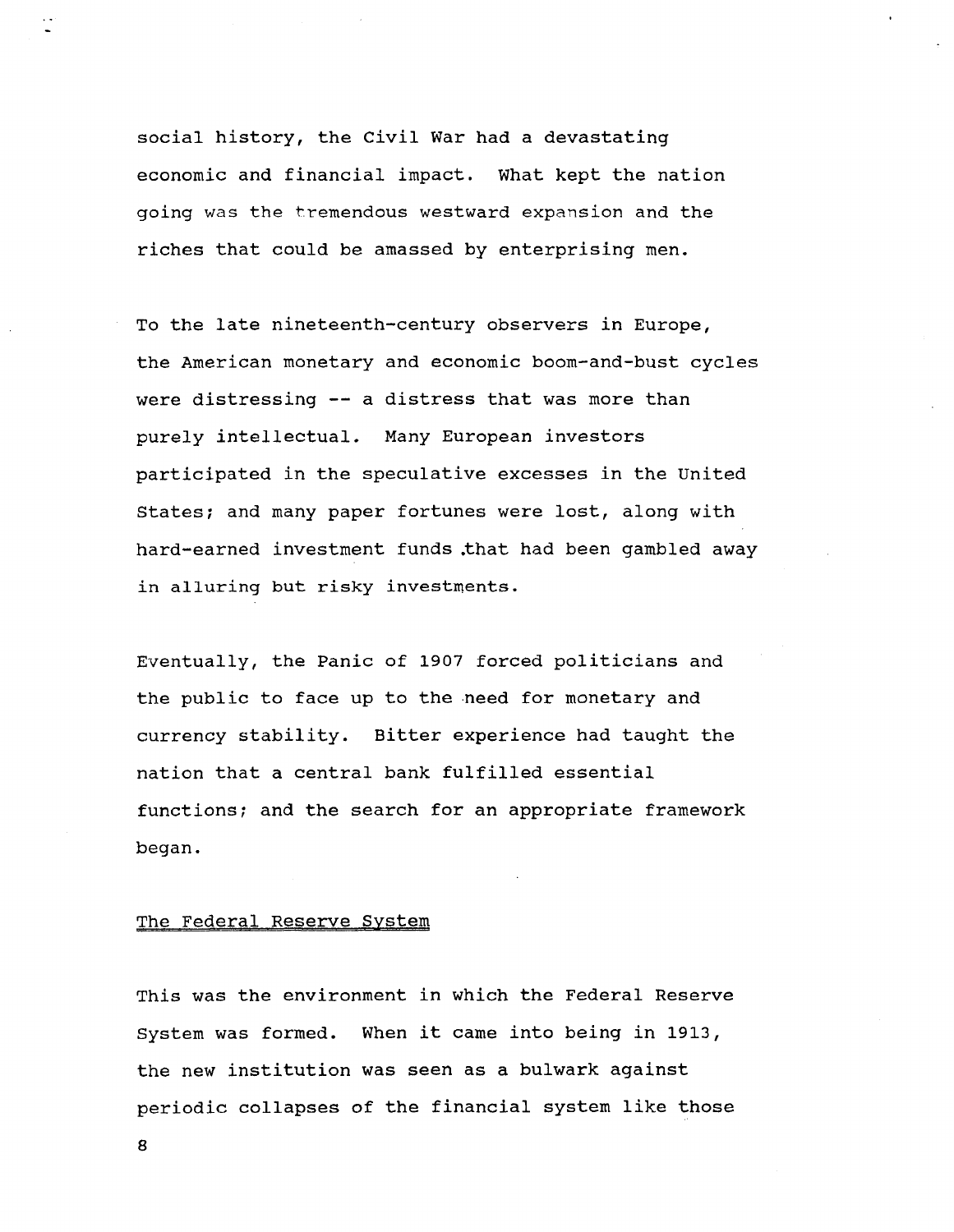**that had plagued the United States since the Second Bank of the United States went out of existence.**

**The commission charged with planning the new organization drew extensively from the experience of European countries with central banks. The European central banks served the public and national interests by providing for a sound currency and through controlling the amount of money and credit in existence. They also intervened in financial markets during liquidity crises to forestall cumulative monetary contractions.**

**The U.S. Congress and the administration saw clearly that these powers, as exercised successfully in Europe, were also desirable for a central banking system in the United States.**

**However, the United States consisted of a collection of individual states, each with its own banking laws and with its own interests dictated by its special economic circumstances. Various factions proposed alternative plans — some calling for a strong central institution, some favoring a system of regional reserve banks. Nelson Aldrich, a conservative Senator from Rhode Island, urged the establishment of a strong central bank, while Carter Glass, a Representative from**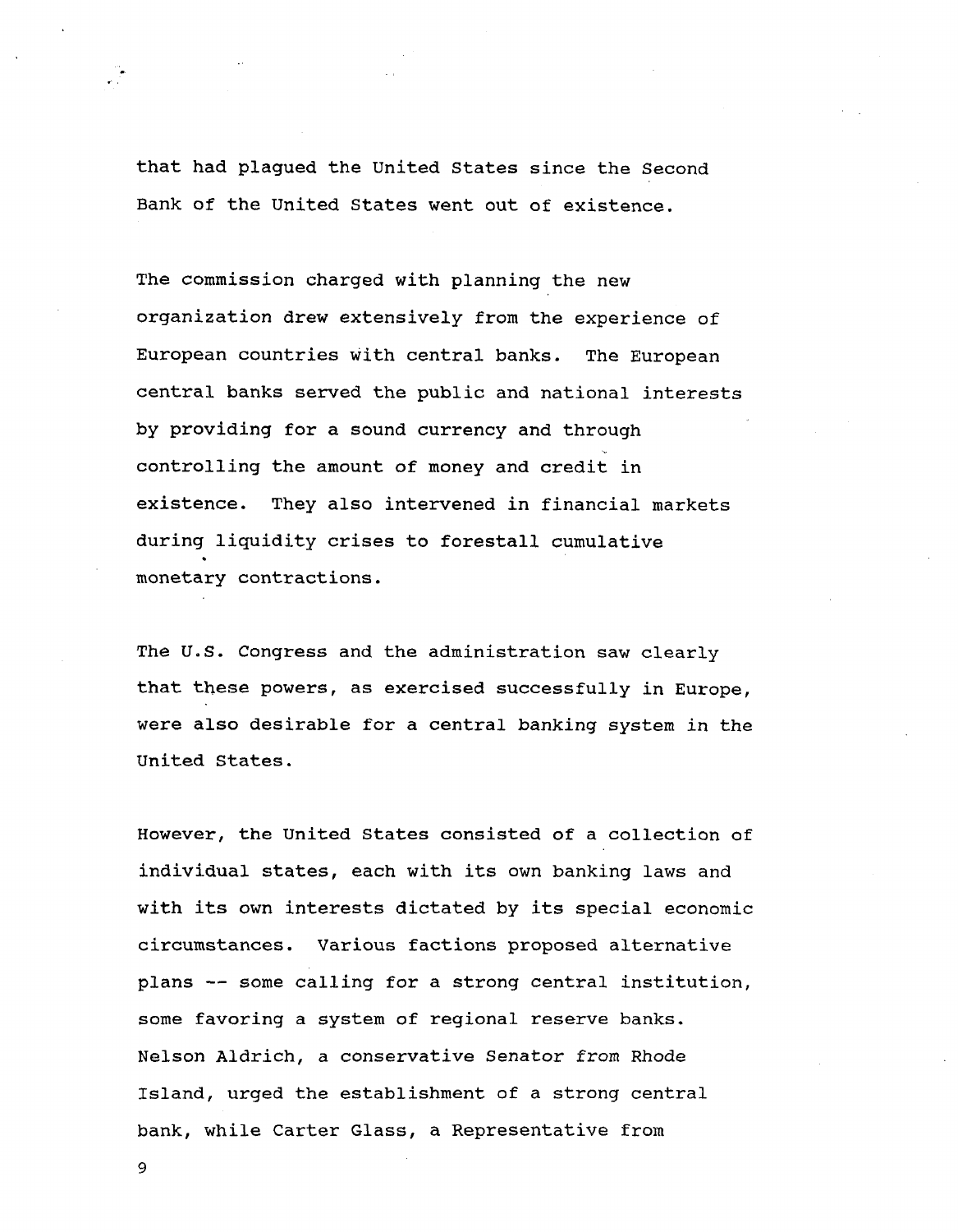Virginia, sponsored a plan calling for the establishment of 20 privately controlled reserve banks. The division of North versus South, merchant versus farmer, federal power versus state power, persisted.

In the end, President Woodrow Wilson and the Congress crafted a unique institution that balanced regional and private interests with the interests of the nation as a whole. Within the Federal Reserve System were twelve regional Federal Reserve Banks, each under the direction of a Board of Directors that represented the banking, commercial, and public interests of that region. The System as a whole was placed under the direction of a federal agency, the Federal Reserve Board, which consisted of the Secretary of the Treasury, the Comptroller of the Currency, and five persons appointed by the President.

The Congress explicitly refrained from creating one all-powerful central bank for the United States that might ignore the needs and interests of a far-flung and diverse nation. Instead, the system devised was intended to be responsive to the special circumstances of each District. The District Banks were to provide reserves and liquidity to the banks that were members of the System as the needs of the local economy required. The discount rate of each Reserve Bank was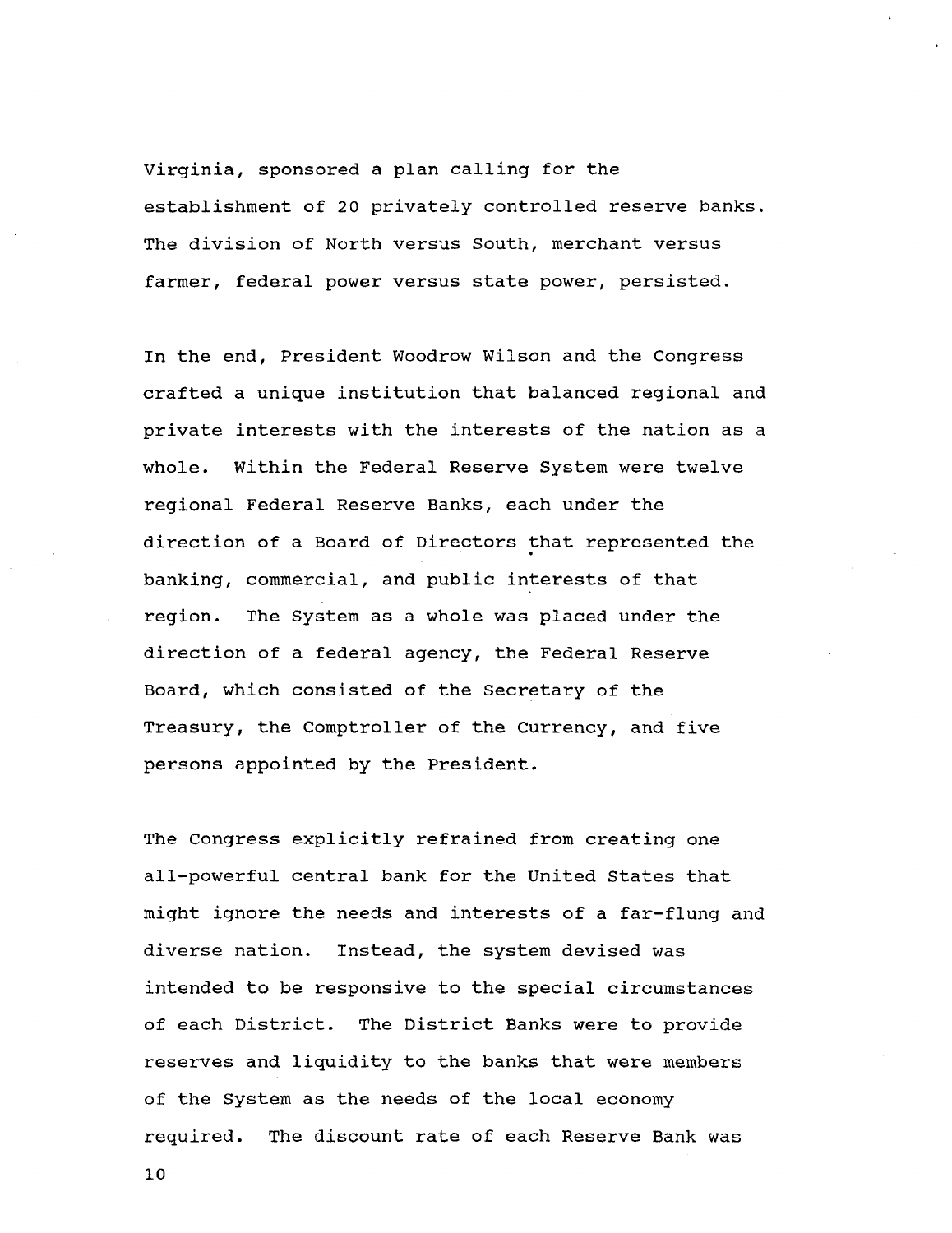**to be established by its Board of Directors with the approval of the Federal Reserve Board. It was fully anticipated that discount rates would differ among the Districts. Similarly, when the Reserve Banks more or less discovered open market operations as they invested the reserves the member banks deposited with them, each began to buy and sell Treasury securities as it deemed desirable for the needs of its local economy.**

**As you might expect, in an economy with no geographic constraints on trade or credit flows, differentials in regional interest rates could not persist; and different open market operations by Reserve Banks meant simply that one District's actions offset another's in the national total. In an attempt to avoid the pursuit of conflicting policies, the Federal Reserve set up a committee to oversee the System's open market operations. But it was not until 1935 that Congress created the official Federal Open Market Committee to determine and to implement open market operations. Even here, the regional principle had a strong influence: the FOMC comprised five of the twelve Reserve Bank presidents and the seven Members of the Board of Governors of the Federal Reserve System.**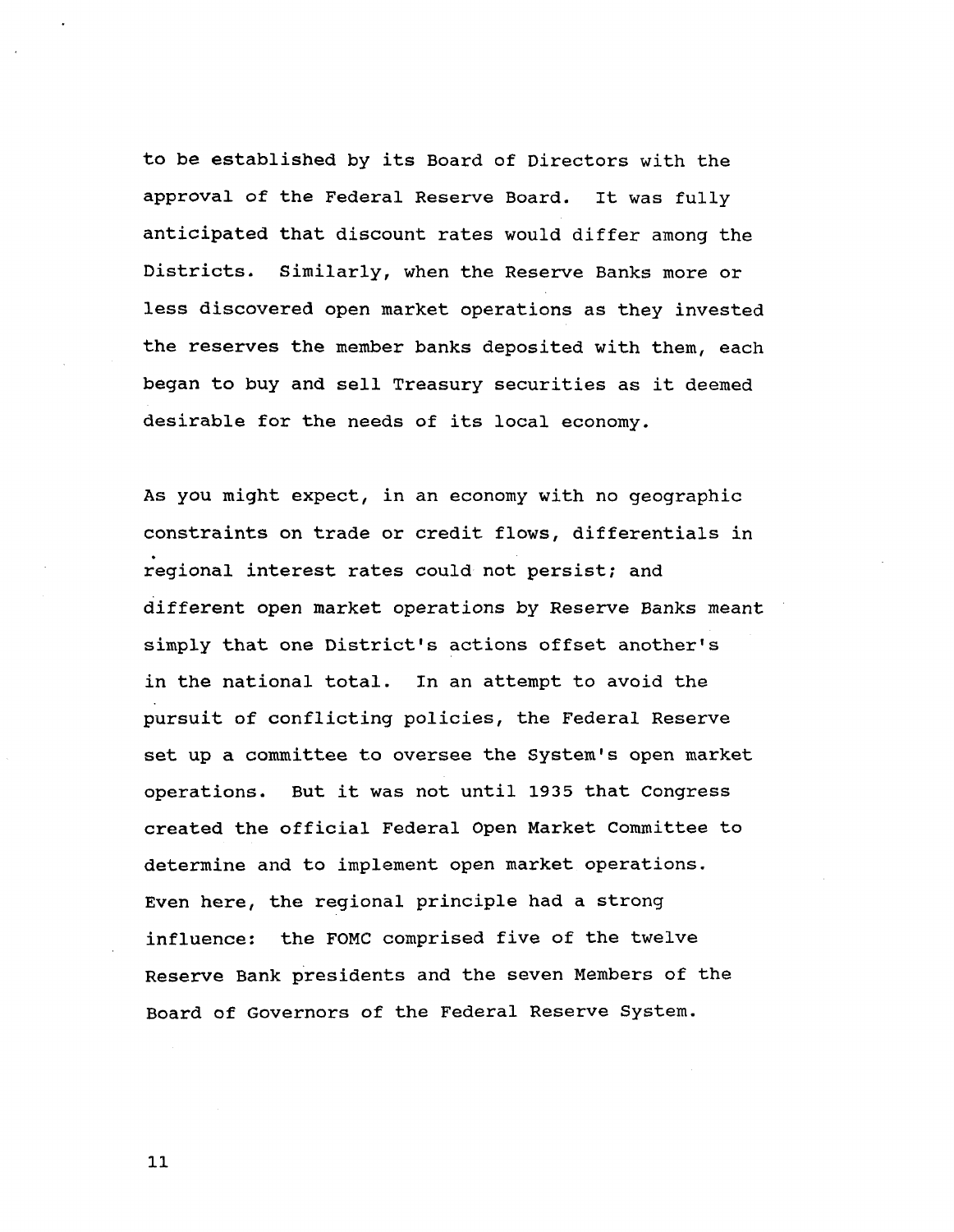The composition of the Federal Reserve Board itself was also changed. To underscore the independence of the Federal Reserve from the administration, the Secretary of the Treasury and the Comptroller of the Currency were dropped, and the Board henceforth consisted of seven governors serving 14 year terms, with a chairman and vice chairman appointed for four year terms. Once again, regional interests were acknowledged: no Governor was to be from the same district as another Governor.

Thus, the Federal Reserve System became one central bank that conducts and implements a unified monetary policy for the United States. Yet it still reflects its regional and decentralized foundations and draws strength from them. In particular, the regional Boards of Directors and the Presidents of the Reserve Banks bring important regional and sectoral information to bear on the decisionmaking process.

This experience offers two important lessons: One, there is strength in diversity and an institution that reflects a broad spectrum of information and policy perspectives is appropriate for a large and diversified economy. Second, in a dynamic world, economic institutions must change to reflect the changing needs of the economy they serve.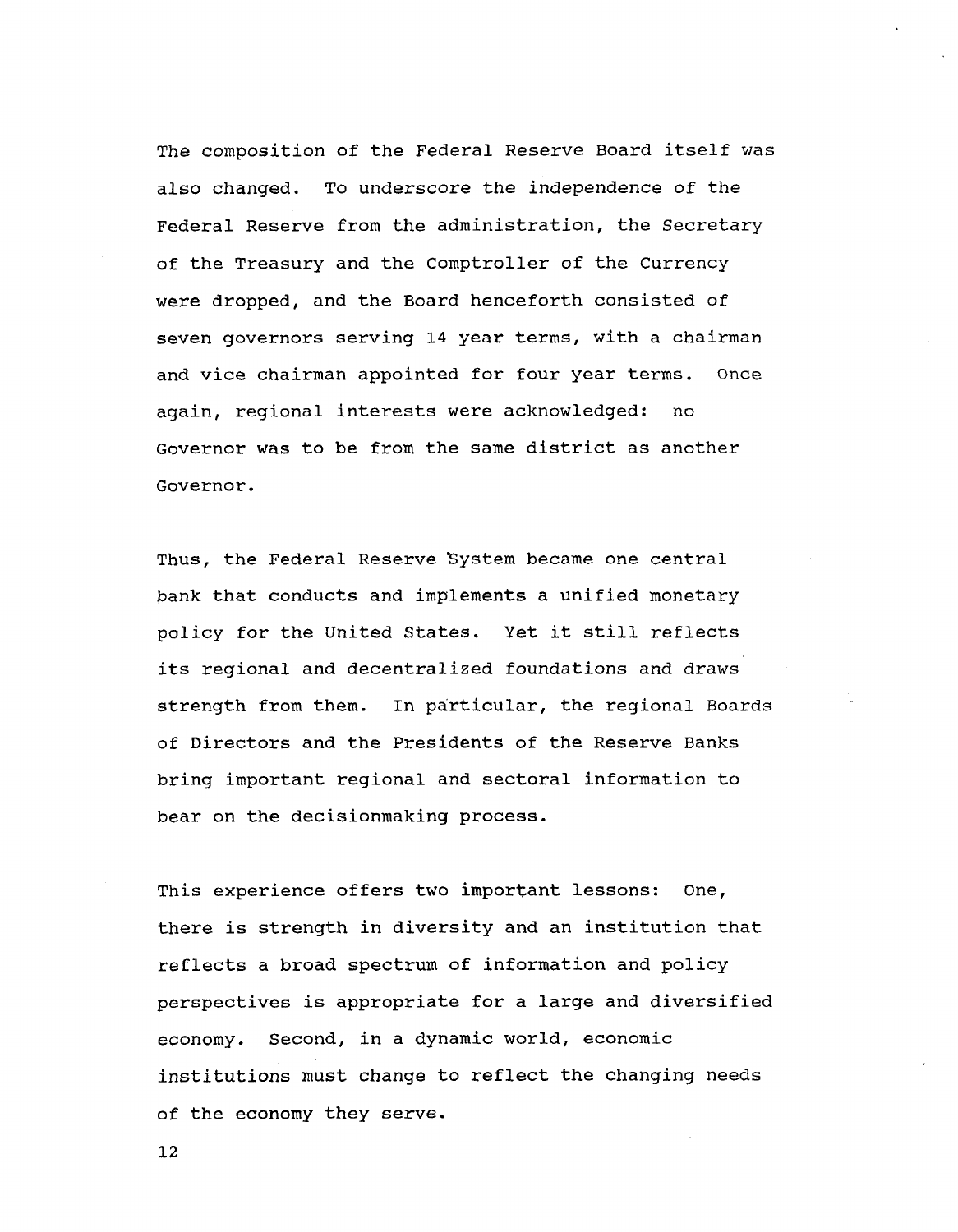# **Possible Lessons for Europe**

**How might the American experience help you in Europe as you move toward economic, financial, and monetary integration? Certainly, our institutions differ; and certainly, the times are different. But the long and sometimes painful history of the American central bank may well provide important lessons as you debate the future financial system for Europe.**

**First of all, as the economic integration of Europe proceeds, it will bring with it an increasing need for financial and monetary integration as well. Important first steps have already been taken through the creation of the European Monetary System, and one should build upon that experience to bring about a further and more complete financial and monetary integration.**

**Second, the early experience of the United States exposes the perils awaiting an institution that does not recognize the legitimate interests of its diverse constituencies, and that does not have the full support of the political establishment and of the people it is designed to serve. While the majority may impose such an institution, it will be vulnerable to dissension and to attacks that ultimately may doom it.**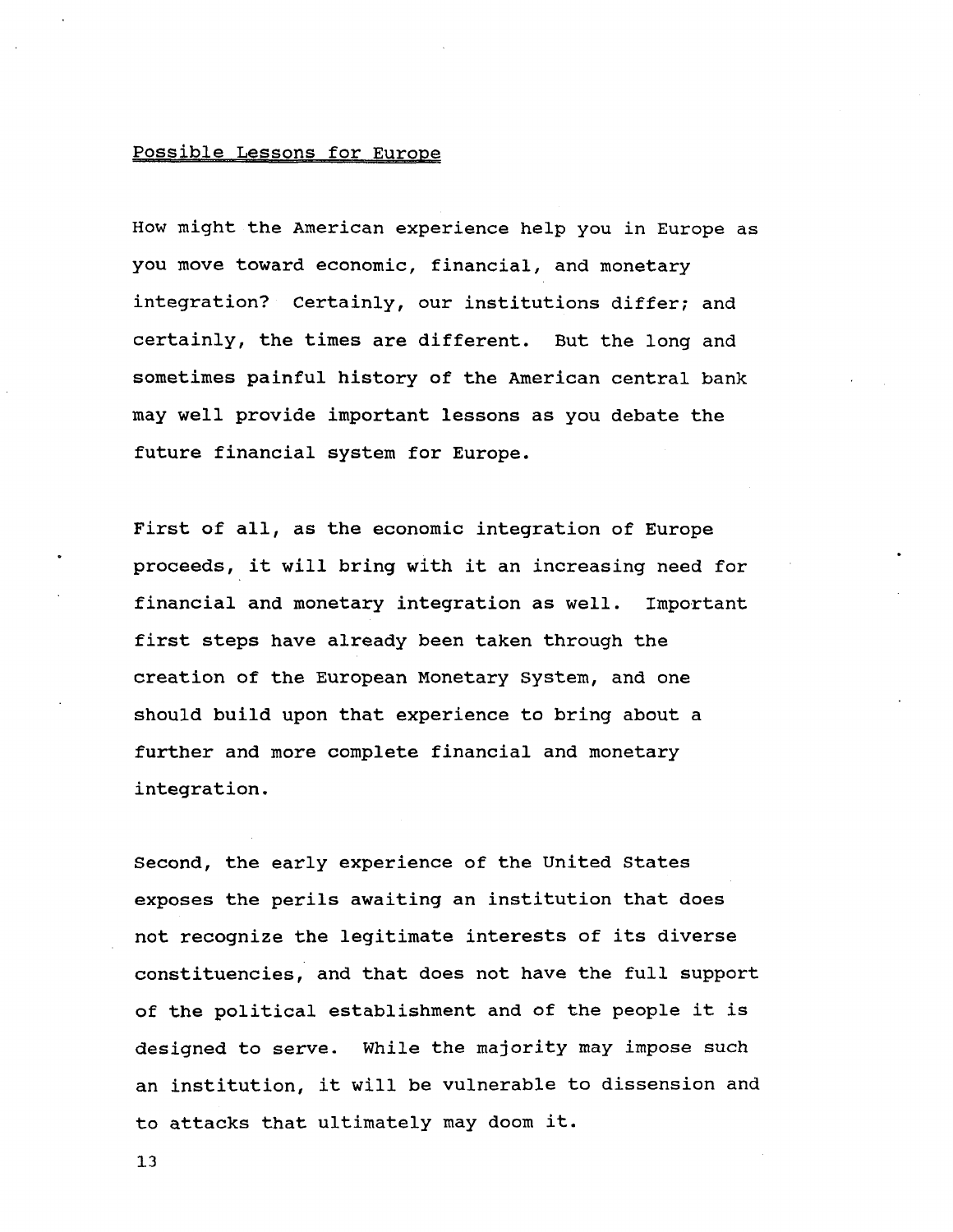**Most of the European currencies are already tied together in the European Monetary System, which sets narrow bands for the permissible fluctuations in the various currency values. One may well build upon that successful framework for monetary cooperation and in effect create a set of conditions that might result in the general acceptability throughout Europe of any of the member currencies, and therefore, the de-facto creation of a commonly acceptable means of payment.**

**To implement this plan one would simply multiply the value of each currency by the reciprocal of its central rate versus the European Currency Unit, the ECU, and new bank notes, all similar in design, would be issued by the European central banks.**

**What would result from this simple step? By multiplying the value of each currency with the reciprocal of its current value of the ECU, the value of all the European currencies would be equal to each other. One mark would now be equal to one franc, one guilder, or one lira. No further conversion calculations would be necessary.**

**Furthermore, because all the currencies would be similar in design, perhaps distinguishable only by pictures of the various national heroes, the European**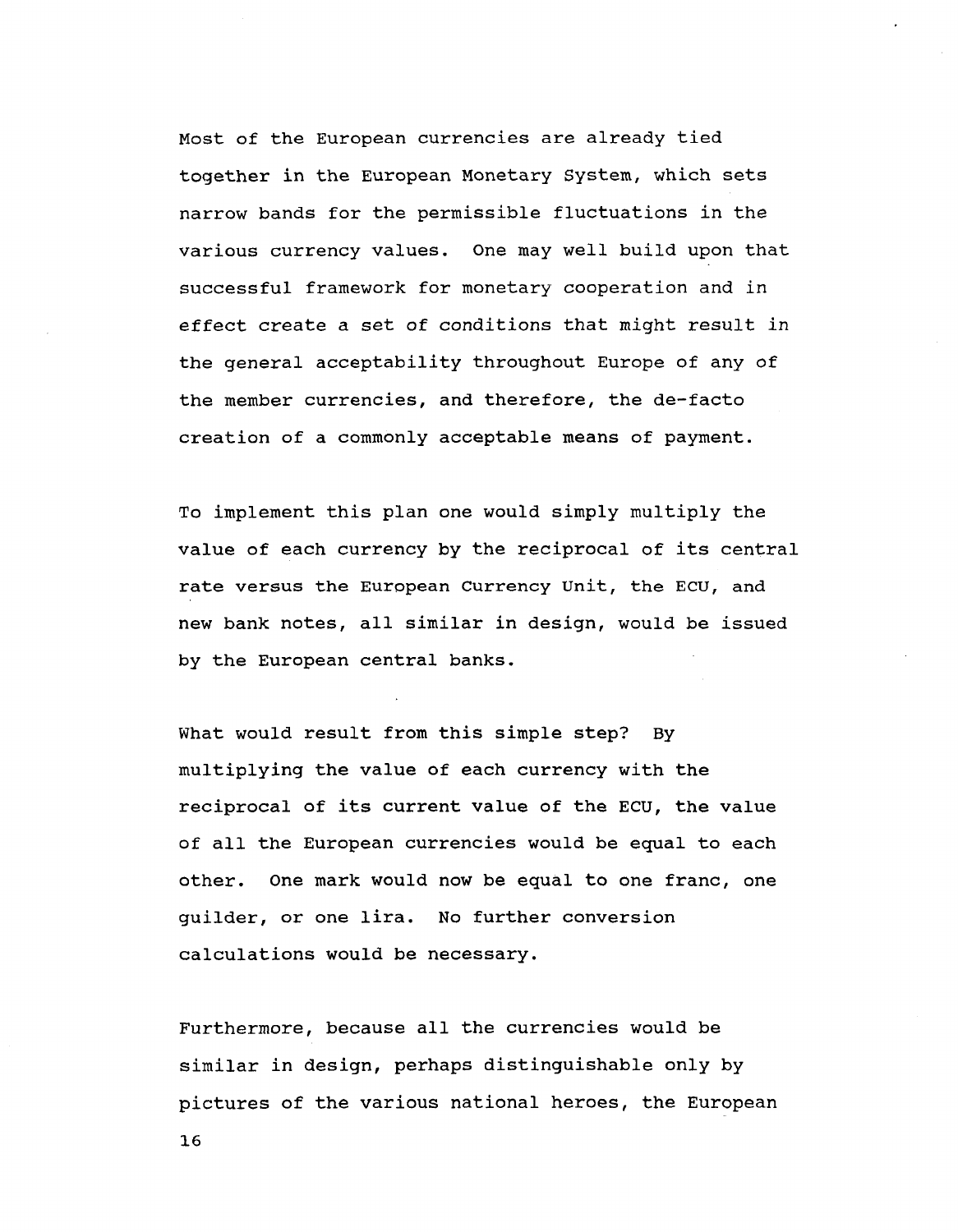**public would soon come to accept the various national currencies throughout the continent. In effect, a common European means of payment would be created. Life would be simpler for tourists and businessmen as shops, restaurants, hotels, ticket vendors, and toll collectors could all accept at par the bank notes issued by the central banks. The still permissible margins of fluctuations in currency values should be compensated by the lack of transaction costs at the exchange bureau. The situation would be similar to the one prevailing centuries ago, when gold coins issued by the various princes and kings of Europe circulated throughout the continent. The proposal simply revives an ancient and workable practice.**

**This proposal sidesteps the thorny political and administrative problems that the immediate creation of a central bank for Europe would pose; it preserves the current administrative structures; it does not require a formal cession of national sovereignty. On the other hand, it gives the advocates of a common European currency much of what they want: a generally acceptable means of payment and a symbol of European togetherness.**

**Under this proposal, the existing European monetary councils could evolve from institutions that facilitate monetary cooperation to institutions of monetary**